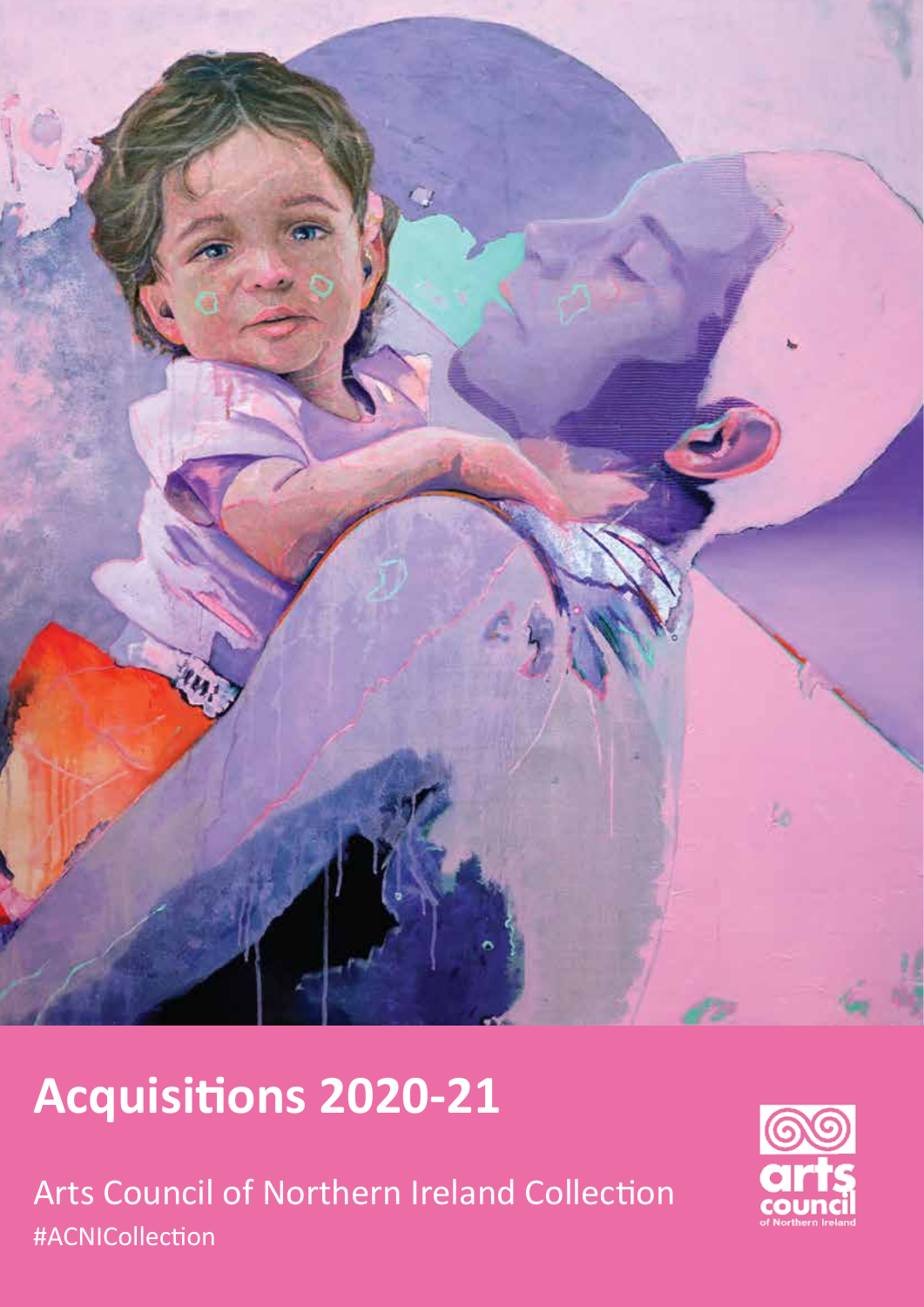## **Arts Council of Northern Ireland Collection Acquisitions, 2020-21**

## Foreword

The Arts Council of Northern Ireland grew its Art Collection in 2020-21 with the purchase of 53 new works by 28 artists currently working in Northern Ireland. The acquisitions represent the recent practice of artists at different stages in their careers, from emerging to established, covering a wide range of disciplines including painting, sculpture, craft, print, photography and video. The artworks reflect artistic practice that is innovative and challenging and which contributes to the development of the visual arts in Northern Ireland.

The Arts Council recognises the importance of purchasing contemporary work as a vital support mechanism for artists, perhaps now more than ever. The work purchased can be seen as reflective of the pandemic year, as artists responded to the changed world we found ourselves in. The new acquisitions will bring the total number of artworks in the Collection to over 650.

These new works of art are accessible to audiences both within and outside Northern Ireland as part of the Arts Council's Lending Scheme.

To find out more about our Art Collection and our Lending Scheme, please contact the Arts Council of Northern Ireland at: collection@artscouncil-ni.org

View our recent acquisitions on Instagram: @artscouncilni\_collection #ACNICollection

Dr Suzanne Lyle Head of Visual Arts



**Self portrait at the age of 28**  by Mantas Poderys Pastel on paper. 2018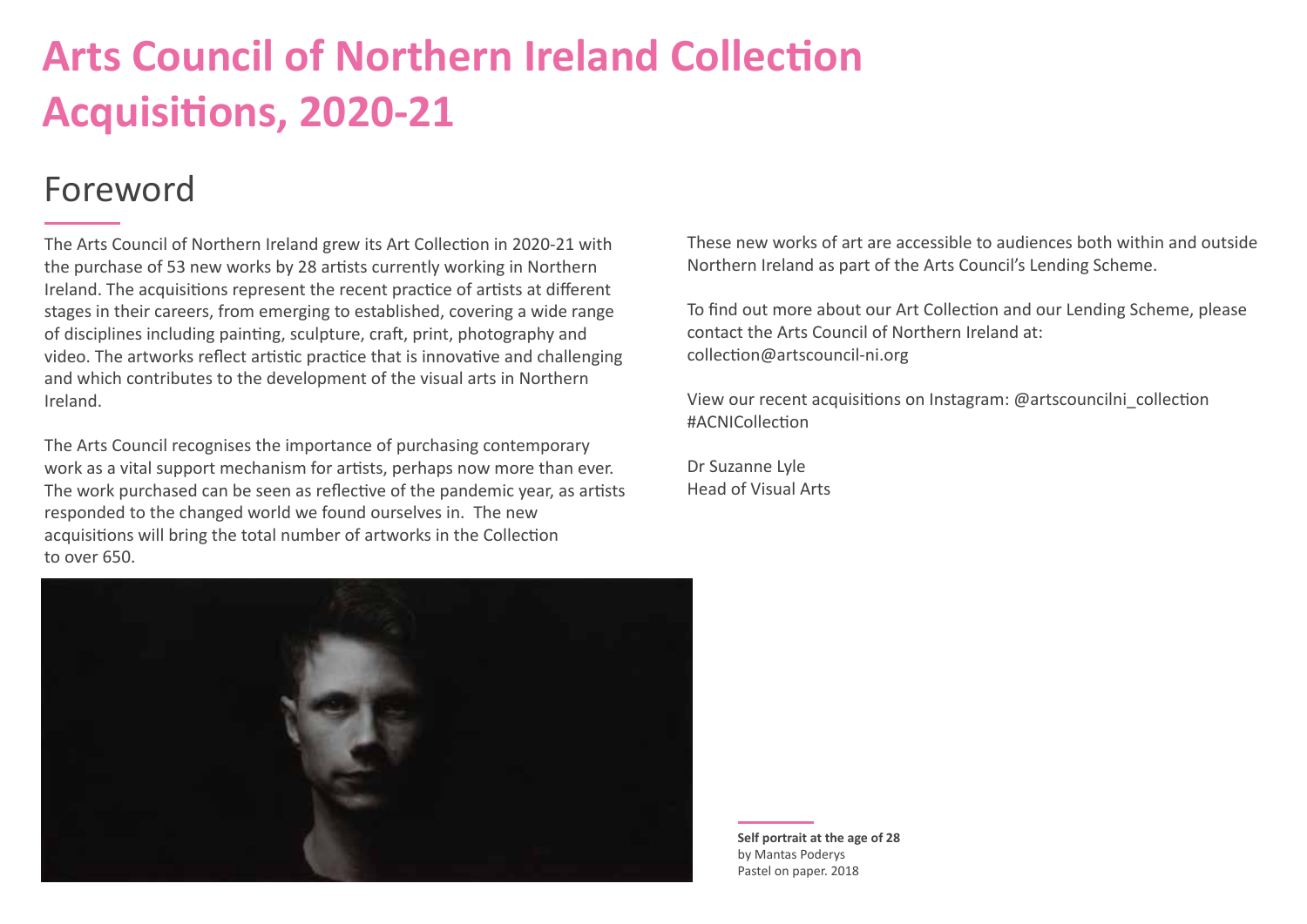

**Social Distancing Ballet (after Degas)** by Gerry Gleason

**Night of the Fish Supper (after Picasso)** by Gerry Gleason





## **Gerry Gleason**

*Mixed Media Drawing- Ink, watercolour, coloured pencils and red chalk. 2020*

Gerry Gleason is an established painter, renowned for his paintings of Northern Ireland during the Troubles. 'The Lockdown Chronicle' is a series of twelve mixed media drawings created during the first lockdown of the Covid-19 pandemic. They represent a personal visual diary of ideas and feelings; sometimes with humour, sometimes with great sadness at the loss of life, and at other times observing the unfolding of events as they occurred. The artist draws inspiration from the compositions of the Old and Modern Masters, who themselves lived through plagues and, in recent times, the Spanish Flu. The Covid-19 symbol appears in many of the works, floating nearby, an ever-present threat, unseen to the naked eye.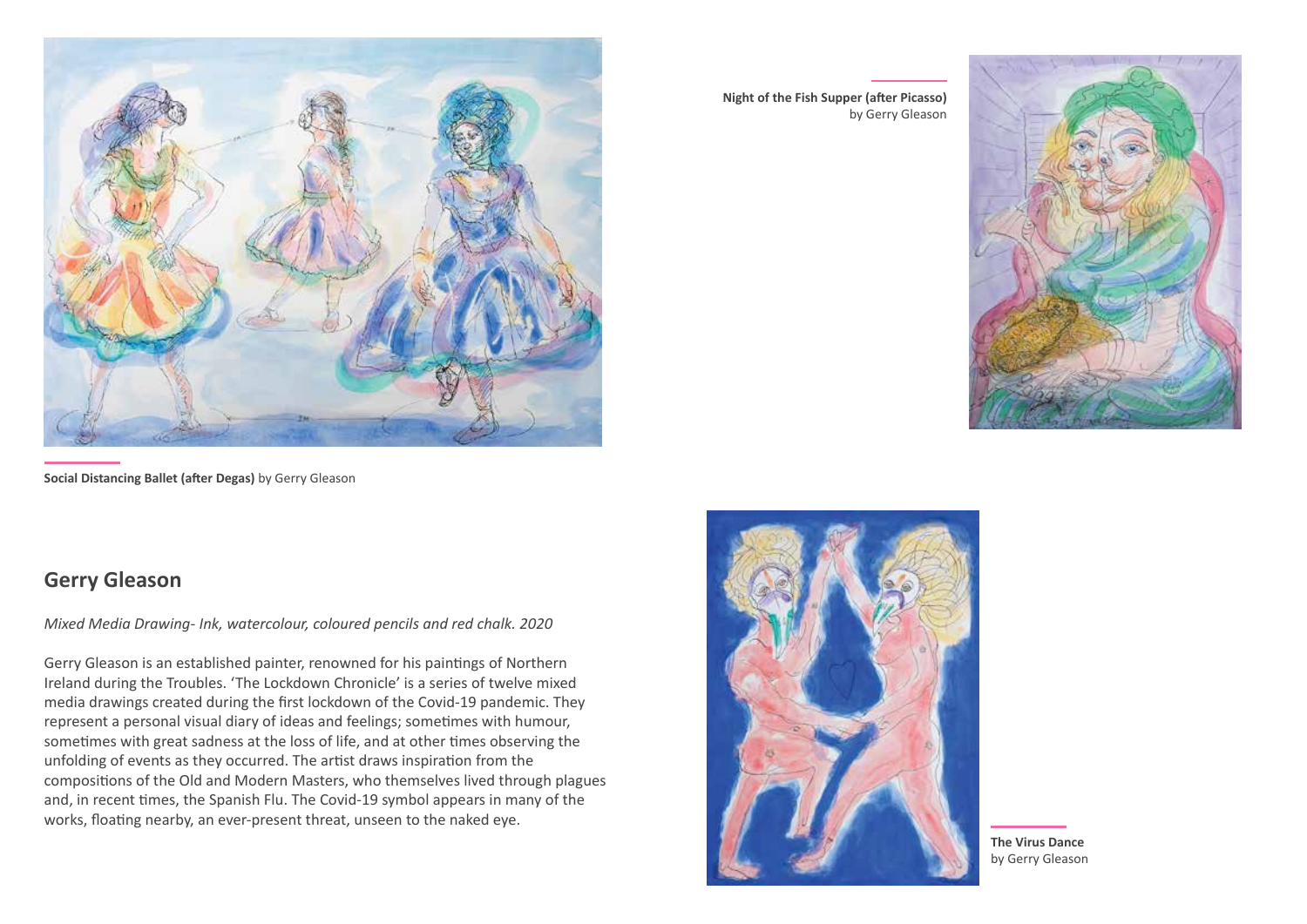

**Transverse** by Anne Butler

## **Anne Butler**

#### *Sculpture - Parian porcelain. 2021*

Anne Butler is an established ceramist whose practice is interested in the relationship between process, material and time. *Transverse* is part of a series of sculptures, 'On the Edge', which was developed over the last year, influenced by issues around health, climate change and political change. The piece is an exploration of the changing state of Parian porcelain through a combination of traditional and unconventional making and firing processes. The rigid base contrasts with the flowing delicacy and translucency of the porcelain, which has been allowed to collapse and fold over the edge in the high temperatures of multiple firings. In contrast, the rigid lines of the blue porcelain grid pattern remind us of manmade societal and personal structures, creating interesting parallels in the work and capturing the wider themes the artist is exploring.



**Marankal**  by Anushiya Sundaralingam

## **Anushiya Sundaralingam**

*Sculpture - Bamboo, Thread, Encaustic, Oil, Plywood. 2019*

Anushiya Sundaralingam's practice is influenced by nature, culture, conflict and identity - themes relating to her memories and experiences of growing up in Sri Lanka, later moving to England, and subsequently settling in Northern Ireland. She works with a range of media to suggest the intricate and layered nature of belonging, identity and place. In her recent practice the artist has focused on the concept of roots and their various connotations and has sought inspiration from indigenous Sri Lankan Palmyra trees, which have visible root systems. Whilst relating to previous work, this piece has a strong sense of containment in its tightly constructed structure and can be seen as a reflection of the experience of living in lockdown and experiencing a different relationship with nature, whilst also alluding to broader environmental concerns.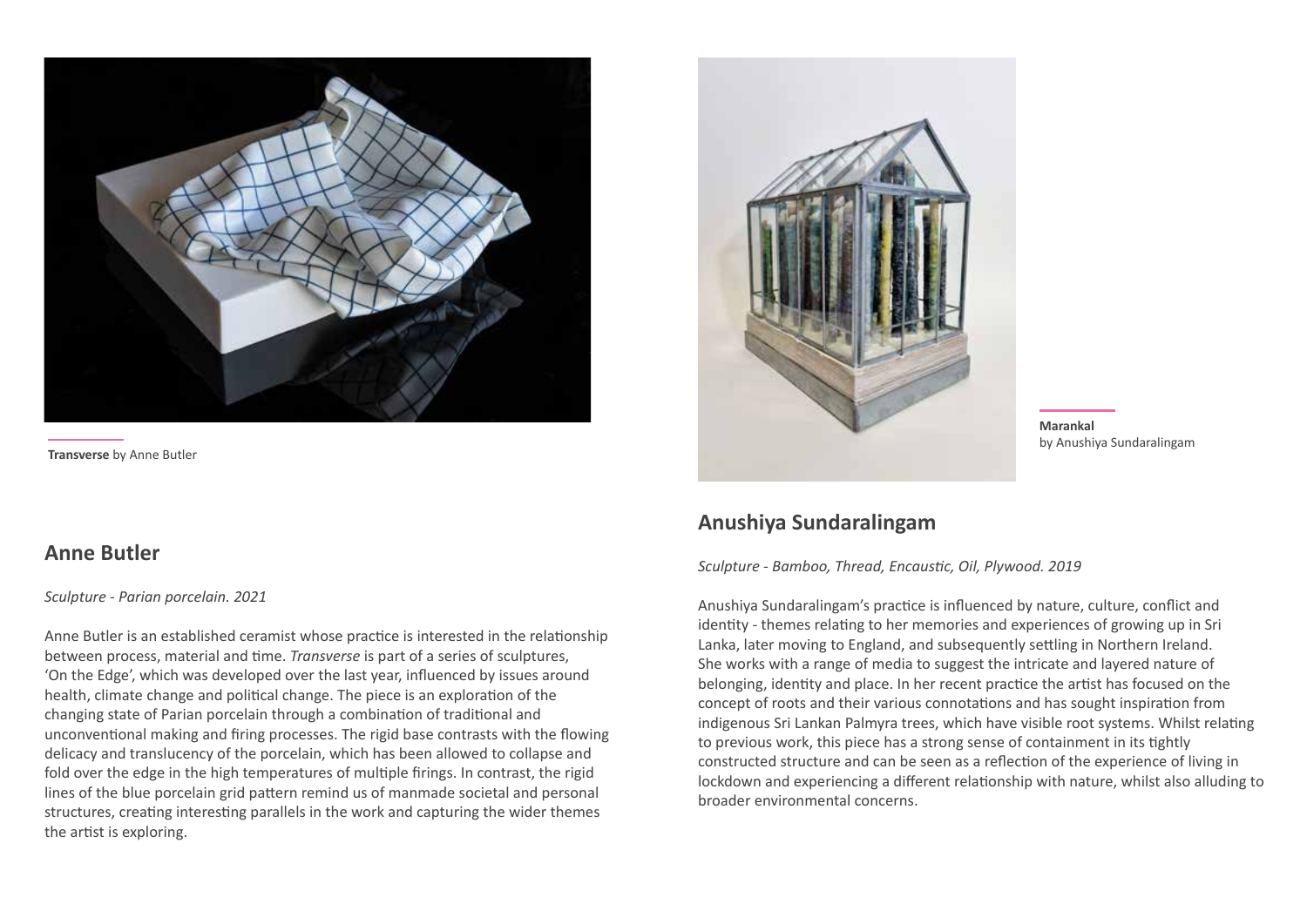

**Tender** by Alana Barton

## **Alana Barton**

*Painting - Oil on canvas. 2021*

Alana Barton is an early career artist. *Tender* was created as part of her 'Habitat' series, which was developed from an online art project where the artist invited the public to take part in free online art tutorials tailored for families to capture positive memories of time spent at home. This piece, depicting a young child being held by her father, explores the nature of childhood and family relationships. It powerfully evokes the sense of being in the present whilst simultaneously caught in a dream-like state, through a distinctive painterly approach, which combines realism with a more abstract use of colour and form.



**A Peeling (Pink Marble/Green)** by John Rainey

## **John Rainey**

#### *Sculpture - Parian Porcelain. 2020*

John Rainey is an established sculptor working with mixed media, including ceramics, 3D print and metal. His work is preoccupied with bodily forms and he is drawn to the aesthetics of the artificial as well the histories and processes of manufacturing. *A Peeling* is influenced by Classical Greek bronze sculptures and the tradition of artists copying these works over centuries. Cast in porcelain, the use of the material is subversive and playful, masquerading both as green silicone, which appears to peel off like flayed skin, to reveal the illusion of pink marble beneath. The work has a visceral, liminal quality to it, being caught mid-skinning, and pushing the boundaries of the material to capture a sense of transformation.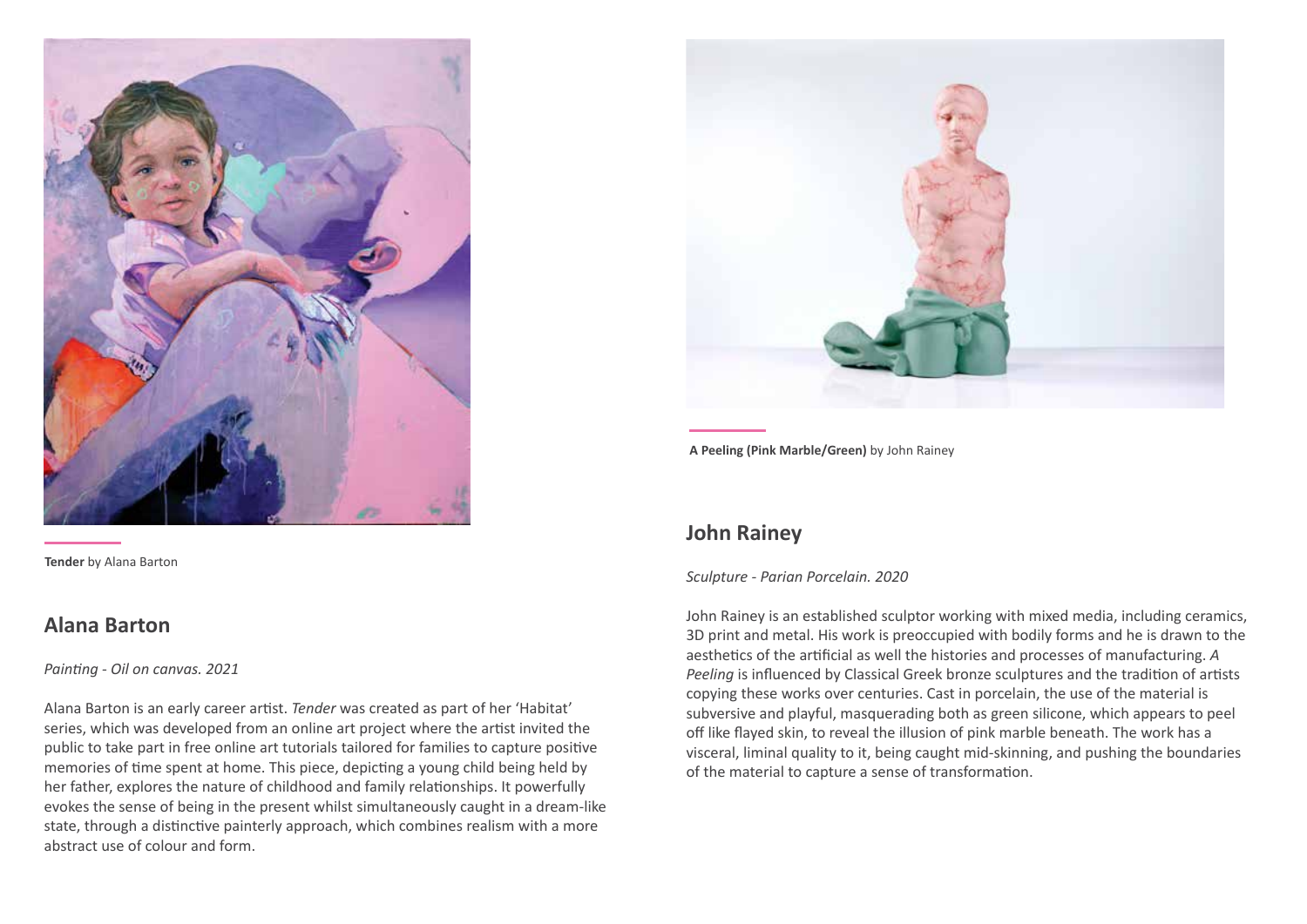



**Genesis Lost Dome I** by Mhairi Sutherland



**Genesis Lost II** by Mhairi Sutherland

## **Mhairi Sutherland**

*Photography/Print - Cyanotype photographic print. 2019*

Mhairi Sutherland is a multidisciplinary artist interested in the history of photography, archival research and the decoding and understanding of a landscape. *Genesis Lost* is a research-based project of photographic and drawn images, exploring elements of the history and landscape of former military airfields along the eastern coastline of Lough Foyle. This cyanotype print was made from some of the original ironwork and equipment that would have been used for projecting military training films inside the Training Dome buildings, as they were known. This was the first architecture of its kind in which moving image was presented to create an immersive landscape, and as such could be considered a forerunner of VR technologies. The work can be seen as a reflection on technological progress and the relationship between photography and warfare.

## **Haley Morris Cafiero**

*Photography - Digital photograph. 2019*

Haley Morris Cafiero is a photographer who takes on a number of roles – part performer, part artist, part provocateur and part spectator, as she explores the act of reflection in her photography. *Fake Waist Girl* is part of a series of self-portraits, 'The Bully Pulpit', where the artist has photographed herself dressed up in different scenarios which reference people who have attempted to cyber bully her. The work comprises a series of arresting images parodying the cyber bullying comments posted about her online, adopting different personas using wigs, clothing, and prosthetics. The images are then overlayed with transcripts of the bullying comments, as if the artist were "subtweeting" them.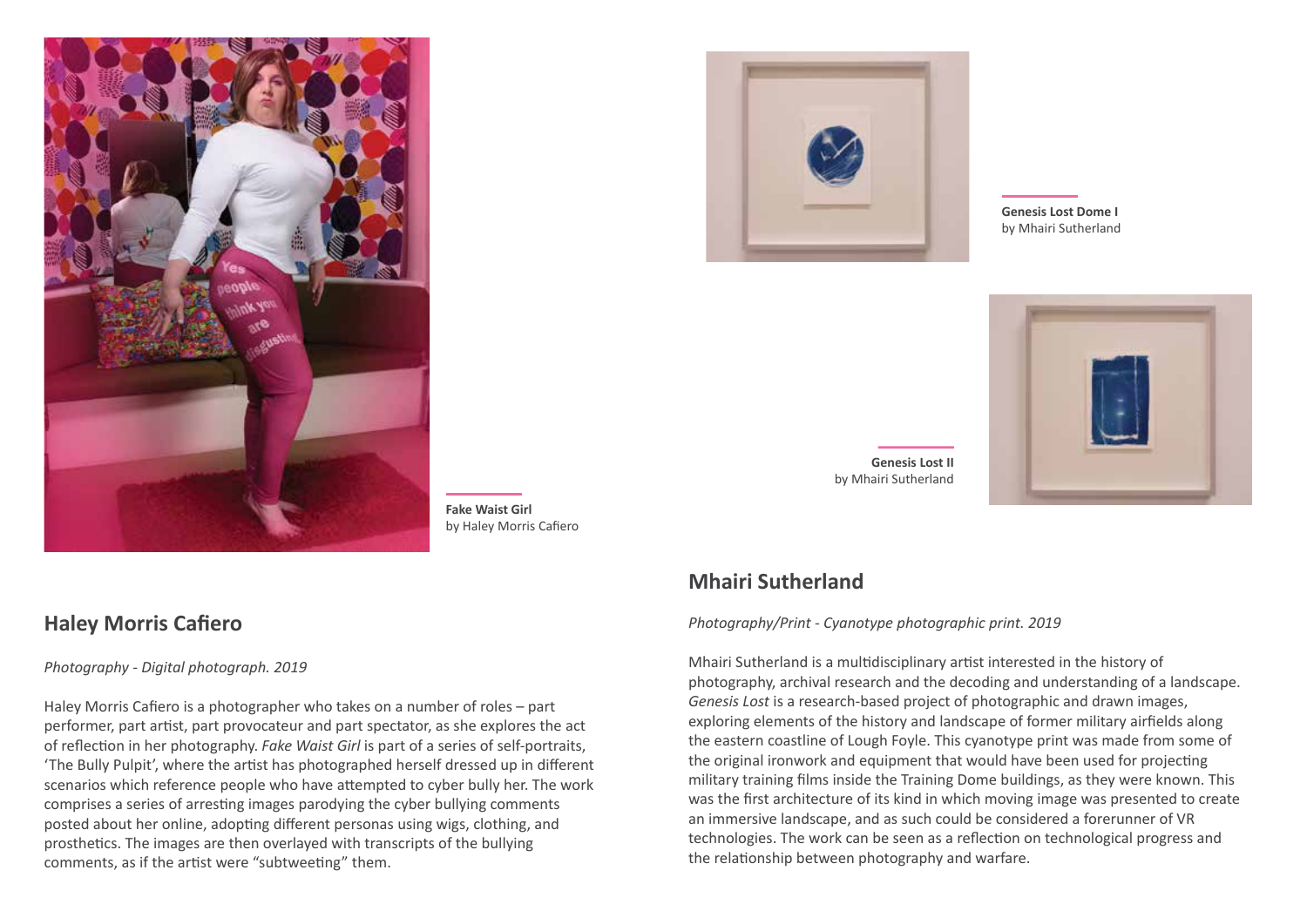

**Indoor Sunlight** by Michael Hanna

**Baltic Theme, Rosevia, Poland** by Philip Flanagan

## **Philip Flanagan**

#### *Painting - Acrylic on linen. 2020*

Philip Flanagan is an established painter with a painting practice informed by the artist's origins as a sculptor. *Baltic Theme* is one of a series of painted works on linen, inspired by a visit to the north coast of Poland in 2019. The artist observes the topography of a landscape, using flat planes of colour to create plastic space and in doing so creating an 'inscape'. Form and light are achieved by working over coloured grounds, utilizing patterns of colour to create an energy within the work. Architectural compositions create a sense of simplicity and purity, built on formal principles of firmness and balance, proportion and structure.

### **Michael Hanna**

#### *Digital video. 2019*

Michael Hanna is a conceptual artist, primarily working in video, using affective experiences to explore connections between psychology, physicality and society. *Indoor Sunlight* is a video work which explores how affective experience can shape visions of a better world. The work's title is one of the 253 patterns outlined in Christopher Alexander's 1977 book A Pattern Language, whose core message is that of agency and empowerment, providing people with tools to design their environments using combinations of these patterns to bring 'aliveness' to the spaces they inhabit. Through a use of archive footage, the work considers promised futures and the disparities between utopian ideals and local realities, a recurring theme in the artist's practice.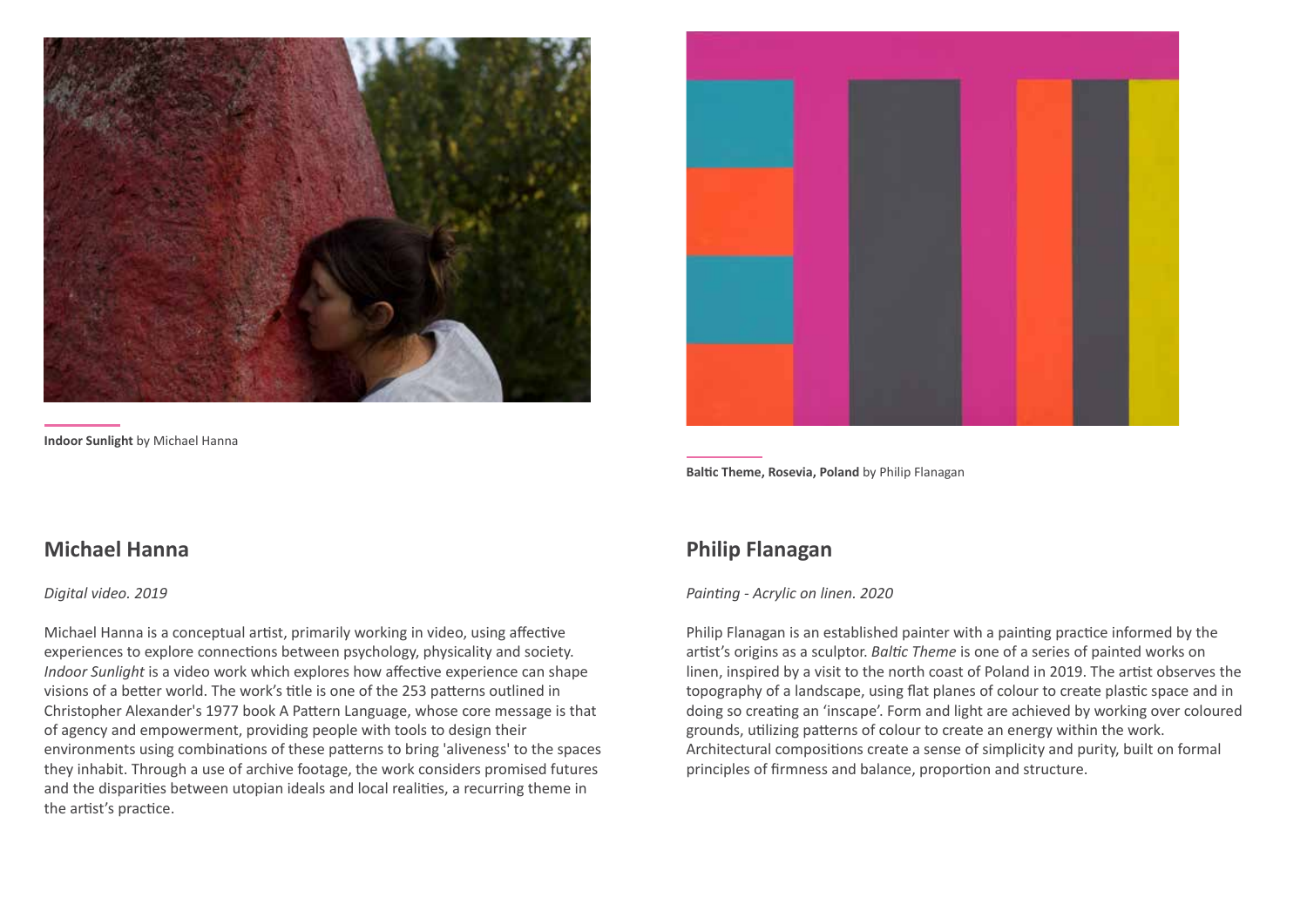

**This is Not a Table** by Robin Price

## **Robin Price**

*Sculpture - Interactive AV ping pong table. 2019* 

Robin Price works with new technologies, creating work in a range of 2D and 3D media which explores the appropriation and augmentation of existing objects. *This is Not a Table* is an antidote to the 'do not touch' gallery mentality, being an object designed to be played on and with. Comprising 4000 LEDS, speakers, microphones and custom electronics built into a full size ping pong table, it responds to the ball's bounce in a variety of engaging audio visual displays which playfully undermine and subvert the object's original function.



## **Paul Moore**

*Video and audio installation with light box. 2020*

Paul Moore's practice explores ideas of journey - between nations, across borders, and through technology - in order to be present elsewhere. A recurring theme is an exploration of motion, the push-pull of physical and immaterial boundaries, exertion, labour and effort. He works with video, AV installation and performance. *Fionnghlas*  was created in the early days of the Covid-19 pandemic and explores the notion of endurance exercise and cold water swimming. For the artist, this activity provided a place to both escape and exist, drawing interesting parallels with virtual reality. Through the meditative nature of the piece, it raises questions about how we as a society are equipped to deal with adversity.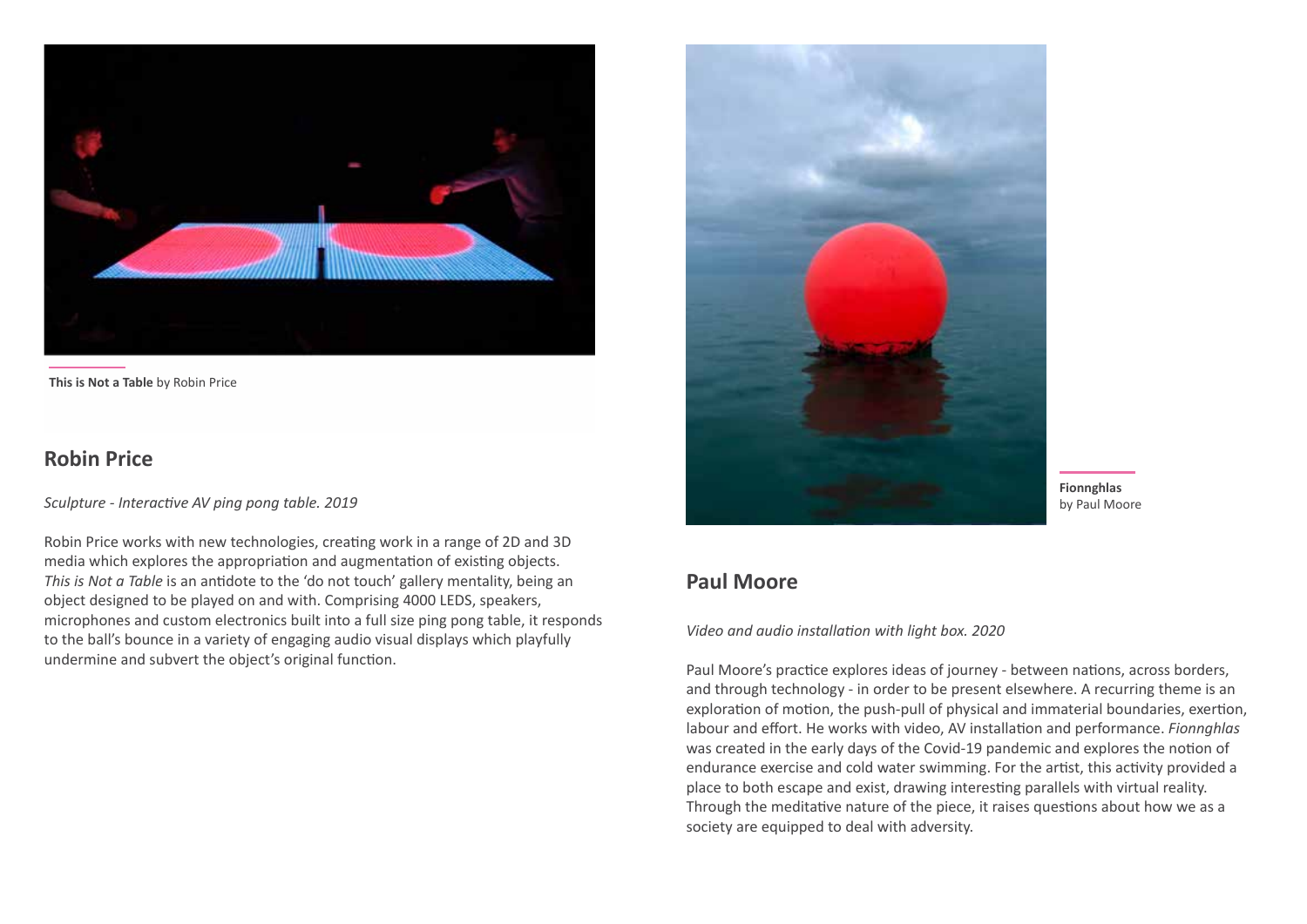

**Unwind 2** by Brian McKee

## **Brian McKee**

*Craft - Ash and stainless steel. 2020*

Brian McKee is a craft maker with an established practice in contemporary furniture design. The concept of *Unwind 2* evolved from a desire to create a sculptural, yet functional piece of furniture through steam bending hardwood. The resulting curvaceous form is both inviting to repose upon as a chair, and aesthetically pleasing as a sculptural object, where form exists in harmony with function.



**Mika, The Yellow Steps series** by Xanthe Hutchinson

## **Xanthe Hutchinson**

#### *Digital Photography and monoprint. 2019*

Xanthe Hutchinson is an early career photographer whose work is concerned with the precept of transition, in particular the liminality of gender and adolescence. Her practice explores gender as a human construct and, using the theories of Foucault, Csordas and Bourdieu, it aims to unpick the idea that gender, like so many other human constructs, can be undermined. 'The Yellow Steps' is a photographic and print series, developed as a collaboration between the artist and Mika, a trans boy. The series, as a whole, represents the process of transitioning as a constructed visual narrative. The work explores in a wider sense transgender identity, the gaze and our collective complicity as viewers.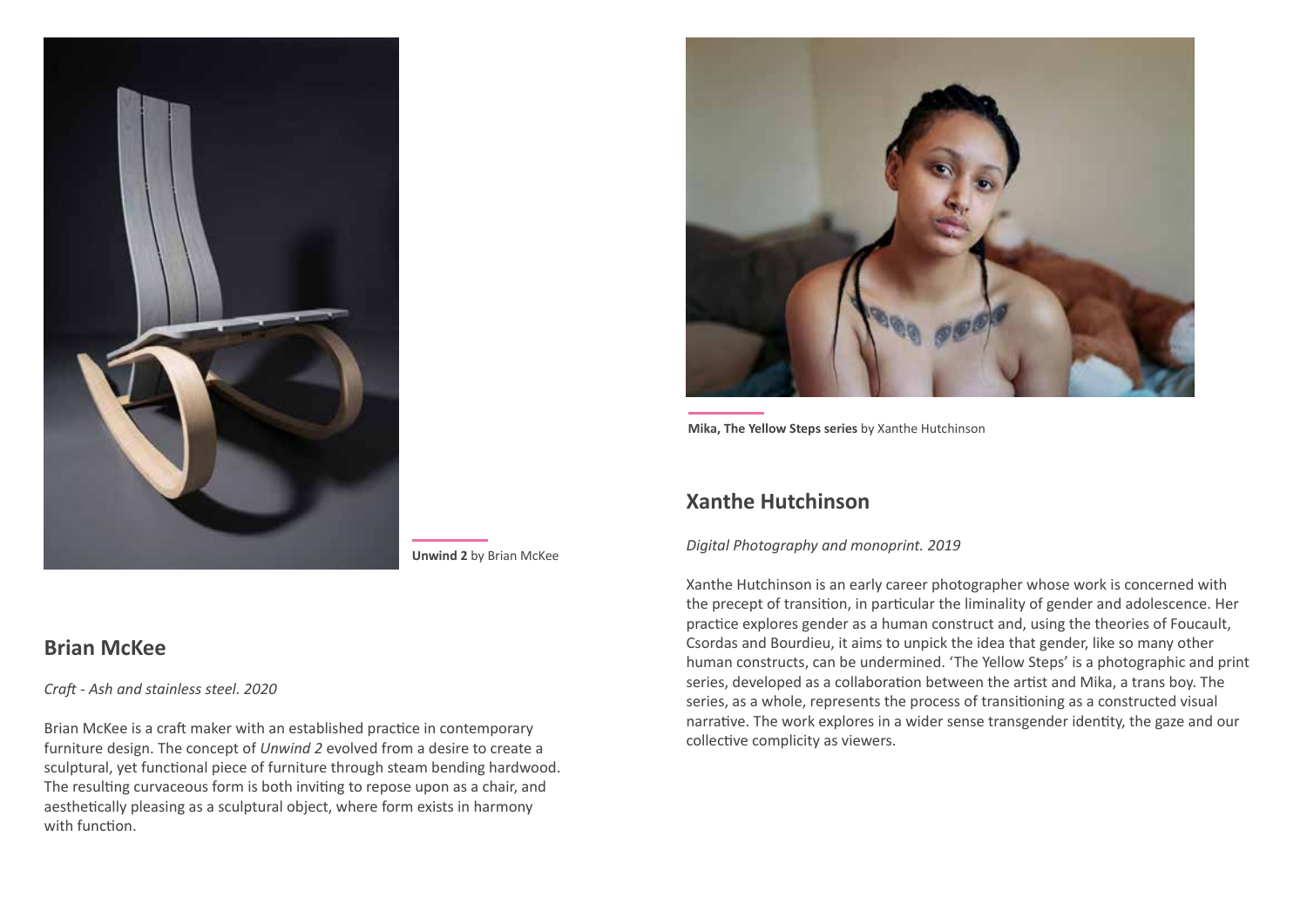



**Untitled (Tree), Sleeping Dogs Lie series**  by Aoife Herrity



by Aoife Herrity

**Untitled (Bird), Sleeping Dogs Lie series** by Aoife Herrity

## **Aoife Herrity**

*Photographic print on rice paper. 2019*

Aoife Herrity is an emerging photographer and recent MFA graduate from the University of Ulster. 'Sleeping Dogs Lie' is an interdisciplinary photographic project that explores psychological landscapes; the darker side of memory and suppressed narratives surrounding insidious experiences in the aftermath of trauma. Merging archival and contemporary imagery and text, this body of work addresses the complexities involved in difficult and sensitive histories. The work navigates complex personal histories by suggesting, in its unsettling and claustrophobic imagery, the elusive and oblique nature of grooming, coercion, surveillance and control in domestic and community environments.

**Untitled (Hedge), Sleeping Dogs Lie series**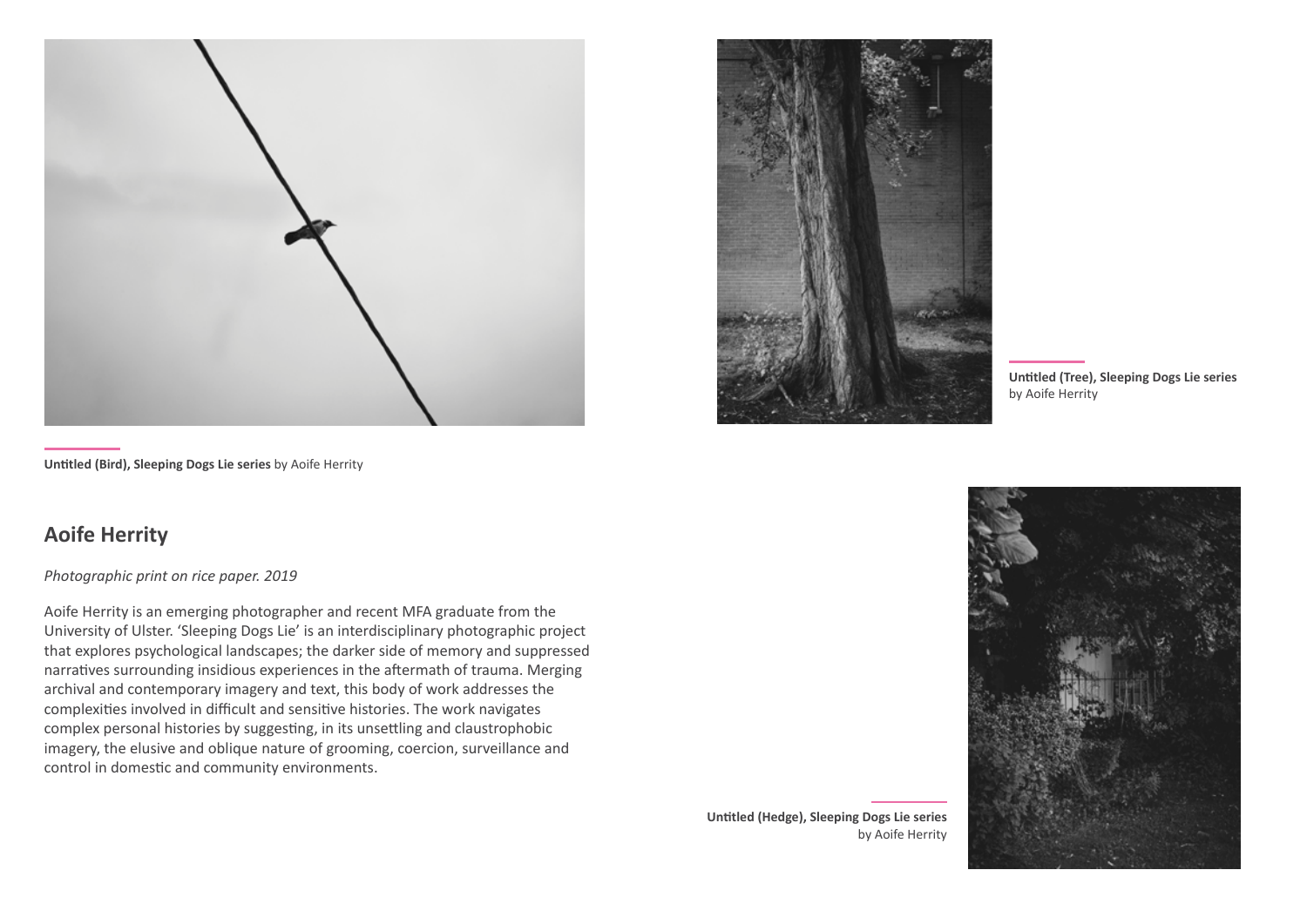

**Shower at Dusk** by Saffron Monks Smith

## **Saffron Monks Smith**

### *Painting - Oil and gouache on MDF. 2020*

Saffron Monks Smith is an emerging artist and recent MFA graduate from the University of Ulster. This series of small painted works on wood explores the juxtaposition between light and dark, absence and presence, through the depiction of everyday, mundane and often nocturnal surroundings. The artist intends to question the viewer's sensory perception of a landscape by translating the ordinary into somewhere sinister and unfamiliar. She draws on light and weather as tools to create physical presence within the work and to instil an instinctual fear of the unknown.



**Alley Way Gleam** by Saffron Monks Smith

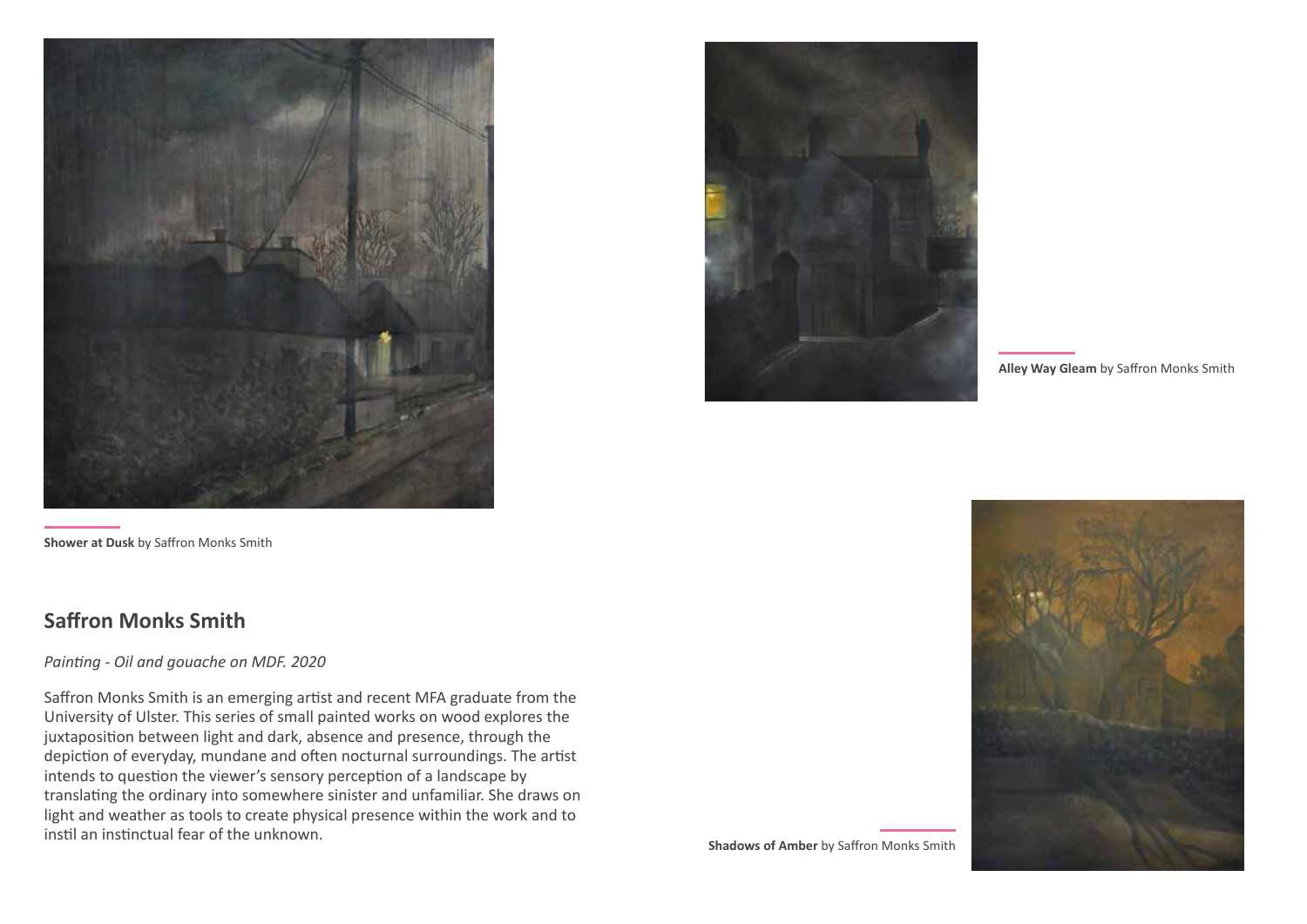

**Fluidity Glimpse** by Delvna Cunning Photography. 2019



**Dystopia** by June Hill Installation. 2020



**Portrait of Maru** by Anna Evans Drawing. 2018



**Conference** by Tim Millen Painting. 2020



**Stad Tacsaithe (Taxi Stand)** by Ciara Walsh Screenprint. 2020



**Alone** by Paula Caffrey Video. 2020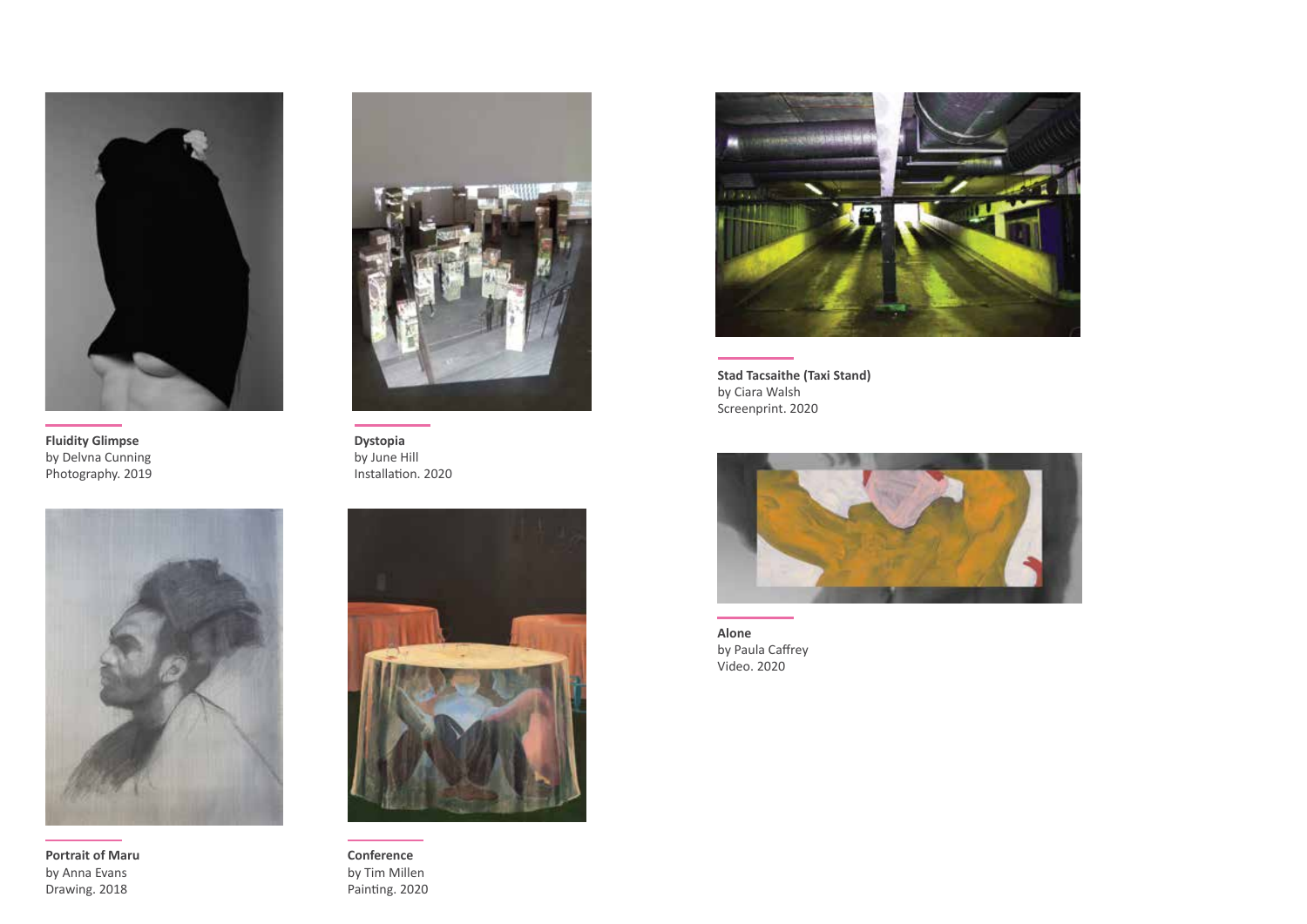

**RIP Decky** by Chad Alexander Photography. 2018



**I See You in Feathers** by Catherine Creaney Painting. 2018



**Aeroplane** by David Copeland Photography. 2020



**La descente No.1** by Nollaig Molloy Photography. 2020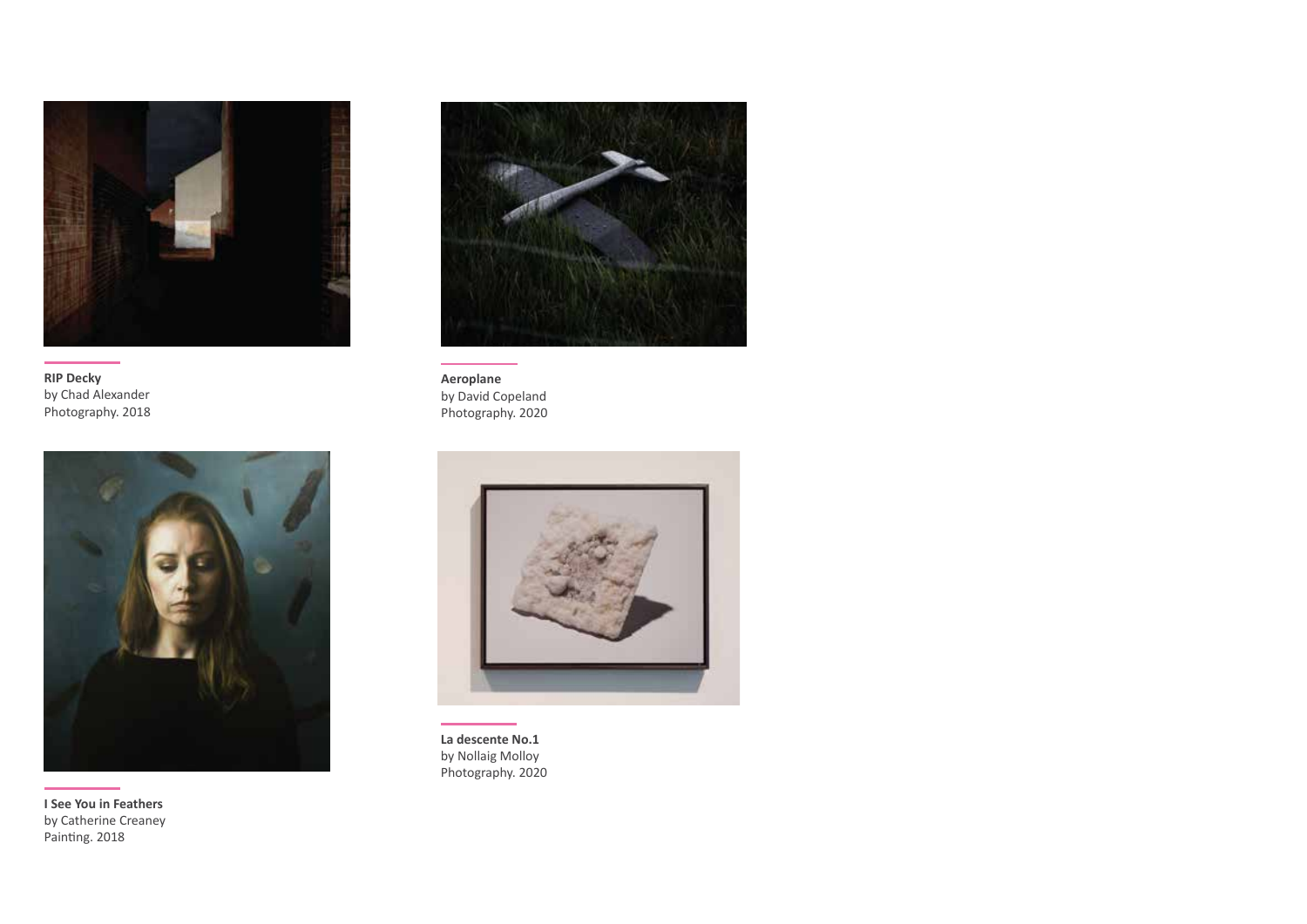## **List of Acquisitions 2020-21 (Purchases and gifts)**

Alana Barton, Tender. Oil on canvas. © Courtesy of the artist Anna Evans, Portrait of Maru. Nitram Charcoal and Chalk on Hand-tinted Arches Paper. © Courtesy of the artist Anne Butler, Transverse. Sculpture in parian porcelain. © Courtesy of the artist Anushiya Sundaralingam, Marankal. Sculpture - Bamboo, Thread, Encaustic, Oil, Plywood. © Courtesy of the artist Aoife Herrity, Tree. Photographic Print. © Courtesy of the artist Aoife Herrity, Hedge. Photographic Print. © Courtesy of the artist Aoife Herrity, Bird. Photographic Print. © Courtesy of the artist Brian McKee, Rocking Chair. Chair, wood. © Courtesy of the artist. Photography by Vizz Creative Catherine Creaney, I See You In Feathers. Oil on linen. © Courtesy of the artist Chad Alexander, RIP Decky. Photographic print. © Courtesy of the artist Chris Wilson, A Certain Place. Painting. Acrylic on canvas. © Courtesy of the artist Ciara Walsh, Stad Tacsaithe (Taxi Stand). Photographic print. © Courtesy of the artist David Copeland, Aeroplane. Photographic print. © Courtesy of the artist David Copeland, Swing. Photographic print. © Courtesy of the artist Delvna Cunning, Glimpse. Photographic Print. © Courtesy of the artist Gerry Gleason, Lockdown Dream. Mixed media on Fabriano Classico watercolour paper. © Courtesy of the artist Gerry Gleason, Social Distancing Ballet (after Degas). Mixed media on Fabriano Classico watercolour paper. © Courtesy of the artist Gerry Gleason, Indoor Exercising Blues. Mixed media on Fabriano Classico watercolour paper. © Courtesy of the artist Gerry Gleason, Fatigue Covid 19 Ward (after Rubens). Mixed media on Fabriano Classico watercolour paper. © Courtesy of the artist Gerry Gleason, The White Rabbit Sees All (after Del Sarto). Mixed media on Fabriano Classico watercolour paper. © Courtesy of the artist Gerry Gleason, Lockdown Island Blues (after Caravaggio). Mixed media on Fabriano Classico watercolour paper. © Courtesy of the artist Gerry Gleason, Sitting it Out. Mixed media on Fabriano Classico watercolour paper. © Courtesy of the artist Gerry Gleason, Night of the Fish Supper (after Picasso). Mixed media on Fabriano Classico watercolour paper. © Courtesy of the artist Gerry Gleason, The Return River Crossing (after Degas). Mixed media on Fabriano Classico watercolour paper. © Courtesy of the artist Gerry Gleason, Sharing with You (after Mantegna). Mixed media on Fabriano Classico watercolour paper. © Courtesy of the artist Gerry Gleason, Virus Dance. Mixed media on Fabriano Classico watercolour paper. © Courtesy of the artist Gerry Gleason, The Long Short Break. Mixed media on Fabriano Classico watercolour paper. © Courtesy of the artist Haley Morris-Cafiero, Fake Waist Girl. Photographic print. © Courtesy of the artist Janet Mullarney, Same but Different. Sculpture. Aluminium and bronze. © Courtesy of the artist John Rainey, A Peeling (Pink Marble/Green). Sculpture - Parian Porcelain. © Courtesy of the artist June Hill, Dystopia, Light installation on sculpture. © Courtesy of the artist Lorcan Vallely, Colin Morgan. Charcoal and oil on canvas. © Courtesy of the artist Mantas Poderys, Self Portrait at Age of 28. Drawing - Pastel on paper. © Courtesy of the artist Mhairi Sutherland, Genesis Lost (Dome I). Photographic Print - Cyanotype photographic print. © Courtesy of the artist Mhairi Sutherland, Genesis Lost (Dome II). Photographic Print - Cyanotype photographic print. © Courtesy of the artist Michael Hanna, Indoor Sunlight. Digital HD Video. © Courtesy of the artist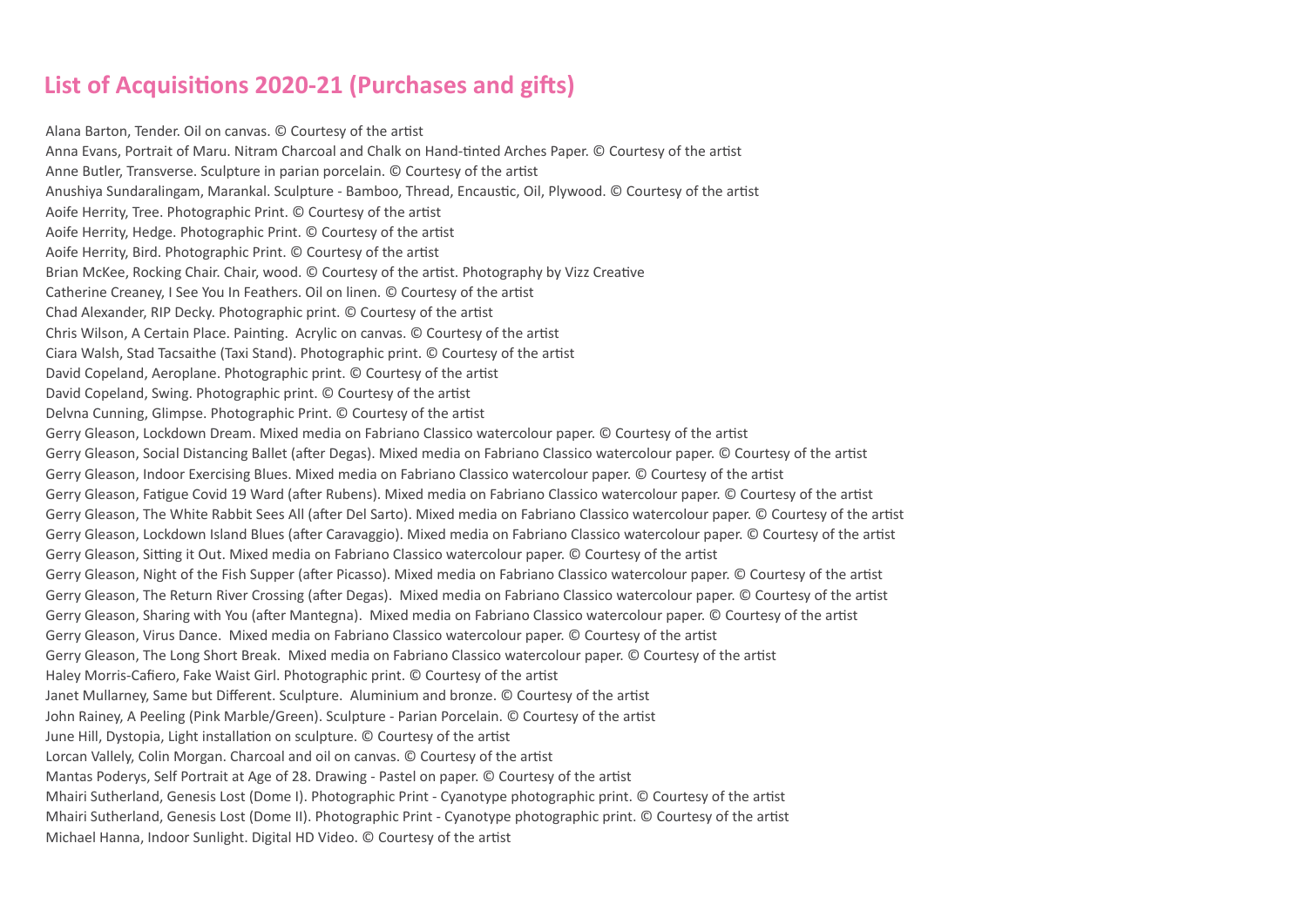Nollaig Molloy, Worth your Salt. Giclee print. Edition 1 of 3. © Courtesy of the artist Nollaig Molloy, La descente. Giclee print. Edition 1 of 3. © Courtesy of the artist Nollaig Molloy, Worth Your Salt (video). Digital video, animation and digitized Super 8mm. © Courtesy of the artist Paul Moore, Fionnghlas. Video/Photographic/sound Installation. © Courtesy of the artist. Installation shots by Simon Mills, courtesy of The Golden Thread Gallery Paula Caffrey, Alone. Animated film (acrylic paint and mixed media). © Courtesy of the artist Philip Flanagan, Baltic Theme, Rosevia, Poland. Acrylic on Linen. © Courtesy of the artist Robin Price, This is not a table. Interactive Sculpture / Ping Pong Table. © Courtesy of the artist. Photography by Simon Mills Saffron Monks-Smith, Shower at Dusk. Gouache and oil paint on MDF. © Courtesy of the artist Saffron Monks-Smith, Shadows of Amber. Gouache and oil paint on MDF. © Courtesy of the artist Saffron Monks-Smith, Back to Back. Gouache and oil paint on MDF. © Courtesy of the artist Saffron Monks-Smith, Alley Way Gleam. Gouache and oil paint on MDF. © Courtesy of the artist Saffron Monks-Smith, Around the Corner. Oil paint on MDF. © Courtesy of the artist Saffron Monks-Smith, Downpour. Gouache and oil paint on MDF. © Courtesy of the artist Saffron Monks-Smith, Road to Nowhere. Gouache and oil paint on MDF. © Courtesy of the artist Tim Millen, Conference. Oil on Canvas. © Courtesy of the artist Xanthe Hutchinson, Boy 1 & 2. Photographic Print. © Courtesy of the artist Xanthe Hutchinson, Surface. Photographic Print. © Courtesy of the artist Xanthe Hutchinson, Mika. Photographic Print. © Courtesy of the artist Xanthe Hutchinson, Luke. Photographic Print. © Courtesy of the artist Xanthe Hutchinson, Self Portrait. Photographic Print. © Courtesy of the artist

The copyright of the works remains with the artist, or their estate. For permissions to reproduce an image of any work in the Collection please contact us on collection@artscouncil-ni.org.